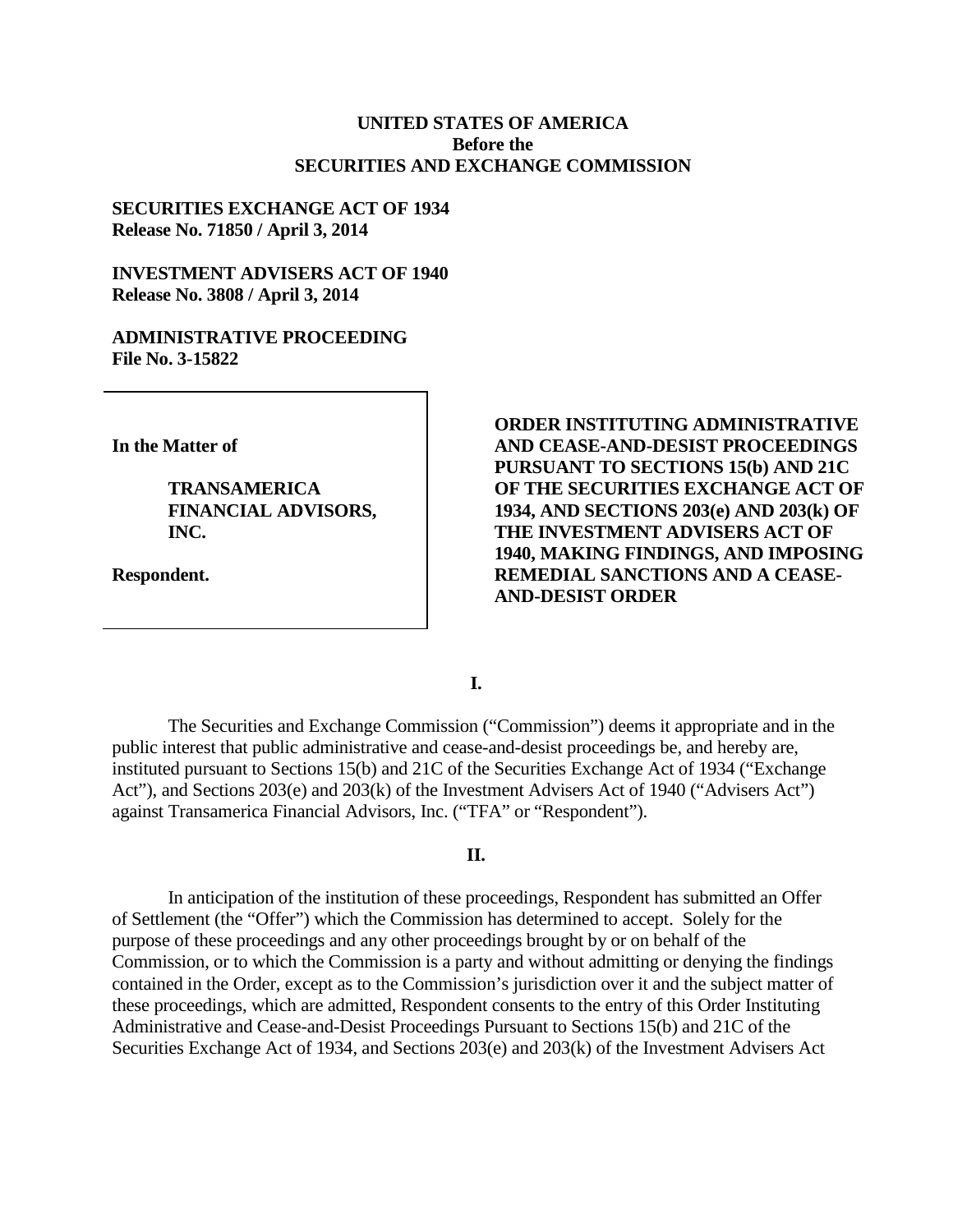of 1940, Making Findings, and Imposing Remedial Sanctions and a Cease-and-Desist Order ("Order"), as set forth below.

## **III.**

On the basis of this Order and Respondent's Offer, the Commission finds<sup>1</sup> that:

## **A. Summary**

1. TFA, a registered investment adviser and broker-dealer, failed to apply advisory fee discounts to certain retail clients in several of its advisory fee programs contrary to its disclosures to clients and its policies and procedures. During the relevant period, TFA offered clients in these programs breakpoint discounts that reduce the total advisory fee as the clients' assets in the programs increase. In various Form ADV Part 2 filings and in account opening documents, TFA represented that clients may request that TFA aggregate the values of certain related accounts to achieve these discounts. In addition, TFA's policies and procedures required that clients receive the savings from breakpoint discounts. Despite these disclosures, from January 2009 to June 30, 2013 (the relevant period), TFA failed, in certain instances, to apply the breakpoint discounts despite client requests for aggregation. TFA also failed to adopt and implement adequate policies and procedures to ensure that its clients' fees were calculated as represented. The Commission's examination staff first alerted TFA to certain of these problems in early 2010, but TFA failed to take adequate remedial steps. As a result, TFA improperly calculated advisory fees and thereby overcharged certain client accounts.

## **B. Respondent**

2. TFA is a Delaware corporation based in St. Petersburg, Florida with branch offices throughout the United States. TFA is registered with the Commission as an investment adviser and a broker-dealer. TFA's advisory business has \$3.1 billion in regulatory assets under management held in approximately 22,500 client accounts according to its Form ADV filed in November 2013.

# **C. Facts**

3. TFA, through its investment adviser representatives ("IARs"), offers retail clients several investment programs. These programs assist clients in allocating their assets among various investment products and offer differing management tools, research, and fees. Some programs, including the TFA Advantage Account Program ("Advantage Program"), TFA Capital Account Program ("Capital Program"), and TFA Sterling Advisory Account Program ("Sterling Program"), charge clients advisory fees that are assessed based on the amount of assets each client holds in their accounts. As of June 30, 2013, TFA had approximately 15,000 accounts in the

 <sup>1</sup> The findings herein are made pursuant to Respondent's Offer of Settlement and are not binding on any other person or entity in this or any other proceeding.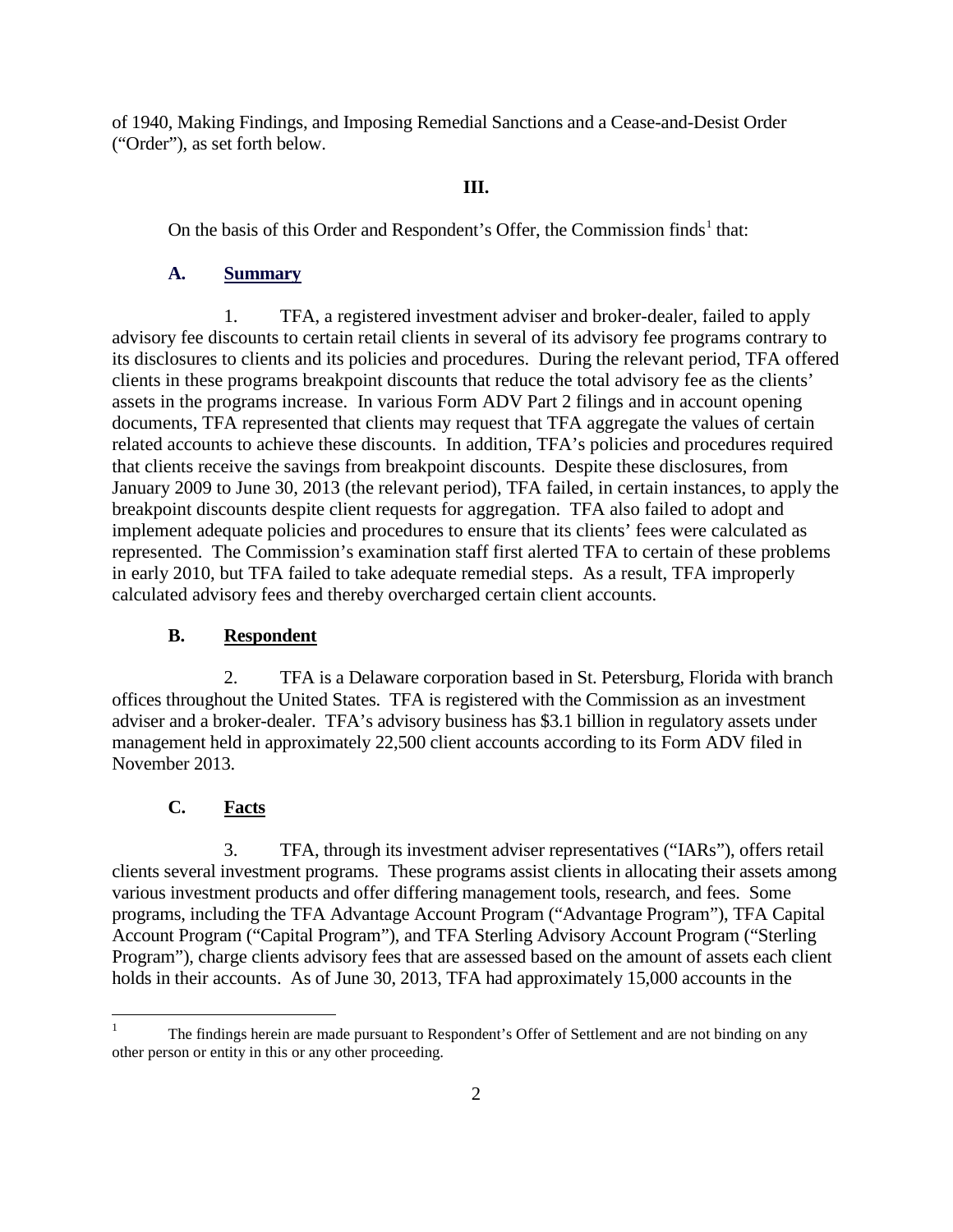Advantage Program, Capital Program, and Sterling Program with a total balance of approximately \$2.5 billion.

4. The total advisory fees for the Advantage Program, Capital Program, and Sterling Program have an administrative fee component. The administrative fee is an annual percentage of the assets under management in the clients' accounts. During the relevant period, TFA offered reductions or "breakpoints" in the administrative fee TFA charged to clients in its Advantage Program, Capital Program, and Sterling Program as their assets increased. The total advisory fee was negotiated by the IAR and the client and TFA's policies prohibited the total advisory fee, including the administrative fee, from exceeding 2.5%.

5. During the relevant period, TFA also offered Advantage Program, Capital Program, and Sterling Program clients the opportunity to aggregate certain related account balances for purposes of achieving the advisory fee breakpoints. For instance, TFA permitted clients in these programs to aggregate accounts held by "their spouses, domestic partners (as recognized by applicable state law), and children under the age of 21, whom reside with the clients."

6. TFA informed Capital Program and Sterling Program clients in certain account opening documents about the opportunity to aggregate certain account balances to qualify for a breakpoint discount in the advisory fee. For example, Capital Program and Sterling Program forms stated that aggregation allows the client "to pool the assets in all linked accounts for determining advisory fees." Beginning in May 2010, TFA stated in its Form ADV Part 2, which was made available to its clients, that Capital Program and Sterling Program clients had "the opportunity to aggregate account balances in related Program accounts . . . to allow account linkage for purposes of potential advisory fee reductions." Similarly, TFA had an internal policy of offering Advantage Program clients the opportunity to aggregate related account balances to qualify for breakpoint reductions.

7. To aggregate accounts, TFA required its clients to complete paperwork to request aggregation and identify the relevant accounts to be aggregated. TFA's procedures required that its IARs transmit the completed paperwork to the firm's headquarters in Florida. Employees at the firm's headquarters reviewed the paperwork and manually input the information into the billing system.

8. In 2009, the Commission's staff conducted an examination of a TFA branch office and in 2010 notified TFA that, among other things, it had not properly aggregated certain client accounts in the branch office. The examination staff identified several Capital Program clients in the branch office who had requested aggregation of related accounts, but did not receive breakpoint discounts. TFA represented to the Commission's examination staff that the aggregation failure occurred because of a miscommunication. According to TFA, the staff of that particular branch office mistakenly believed that TFA's headquarters was automatically aggregating the accounts without the direction of the IARs. As a result, the branch office failed to notify the appropriate staff at TFA's headquarters which accounts should be aggregated or whether certain clients had requested account aggregation.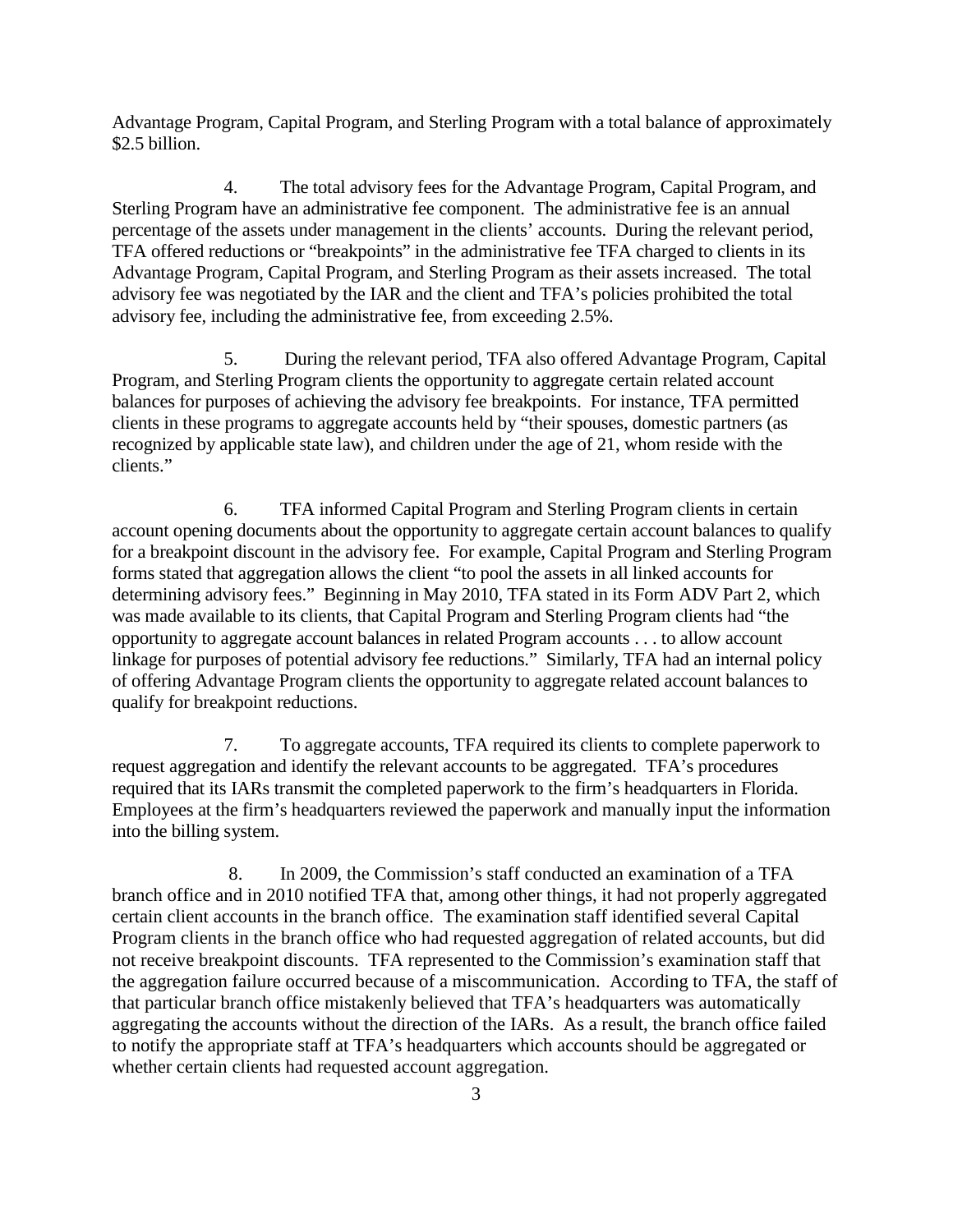9. The examination staff noted that TFA may not be aggregating accounts on a systematic basis and recommended that TFA review all investment advisory accounts for all branches to ensure that TFA was properly applying breakpoint discounts. Although TFA provided refunds to clients in the particular branch office under examination, and despite the examination staff's recommendation, TFA did not undertake a review of all of its branches.

10. As a result of the 2009 examination, TFA took several steps to notify both its clients and IARs of the existence and mechanics of the account aggregation process for the purpose of fee breakpoints. First, TFA issued a firm-wide compliance alert in June 2010 reminding its IARs to inform clients of the benefits of aggregation and the possible advisory fee reductions. The alert also stated that the IAR was responsible for notifying TFA headquarters if the client wished to aggregate its account balances. Second, TFA modified its account opening documentation for the Capital Program and Sterling Program to more clearly document whether a client wished to aggregate related accounts. If a client declined to aggregate, TFA required the client to write the reasons for the non-aggregation on the form. Third, TFA modified its policies and procedures to require its IARs to confirm that non-aggregating clients had provided written explanations for any non-aggregation. The firm also modified its policies and procedures to state that if a client selects aggregation, the IAR was "*required* to reduce the advisory fees through the advisory fee reduction schedule." (Emphasis added.) Fourth, TFA committed to including a onetime mailing insert in its quarterly statements to apprise its clients of its account aggregation policy and the need for clients to notify their IARs of accounts that should be aggregated.

11. TFA also added disclosures to its Form ADV Part 2 filed on May 28, 2010, indicating that Capital Program and Sterling Program clients may aggregate account balances in related accounts to receive potential fee reductions. TFA reiterated the availability of this discount in its Forms ADV Part 2 filed on June 15, 2011, January 13, 2012, and May 31, 2012.

12. In February 2012, the Commission's staff conducted a subsequent firmwide examination of TFA and found that in certain instances the aggregation issues identified in the previous branch office examination existed nationwide and were ongoing. Most significantly, the staff found that, despite its new account opening documentation created in response to the staff's 2009 branch office examination, TFA was still failing to aggregate certain accounts for clients in the Capital Program and was similarly failing to aggregate the related accounts of certain clients in the Sterling Program. TFA also acknowledged to the Commission's staff that similar problems occurred with Advantage Program clients.

13. The failures occurred because of inadequate policies and procedures at TFA's headquarters to implement the breakpoints policy. TFA has two teams involved in establishing new accounts—the New Business Team and the Suitability Review Team—but the firm's policies and procedures did not clearly delineate which team was responsible for reviewing new account forms for account aggregation purposes. As a result, TFA did not review many new account forms for aggregation purposes and, therefore, failed in certain instances to appropriately link accounts together to apply breakpoints in the billing process.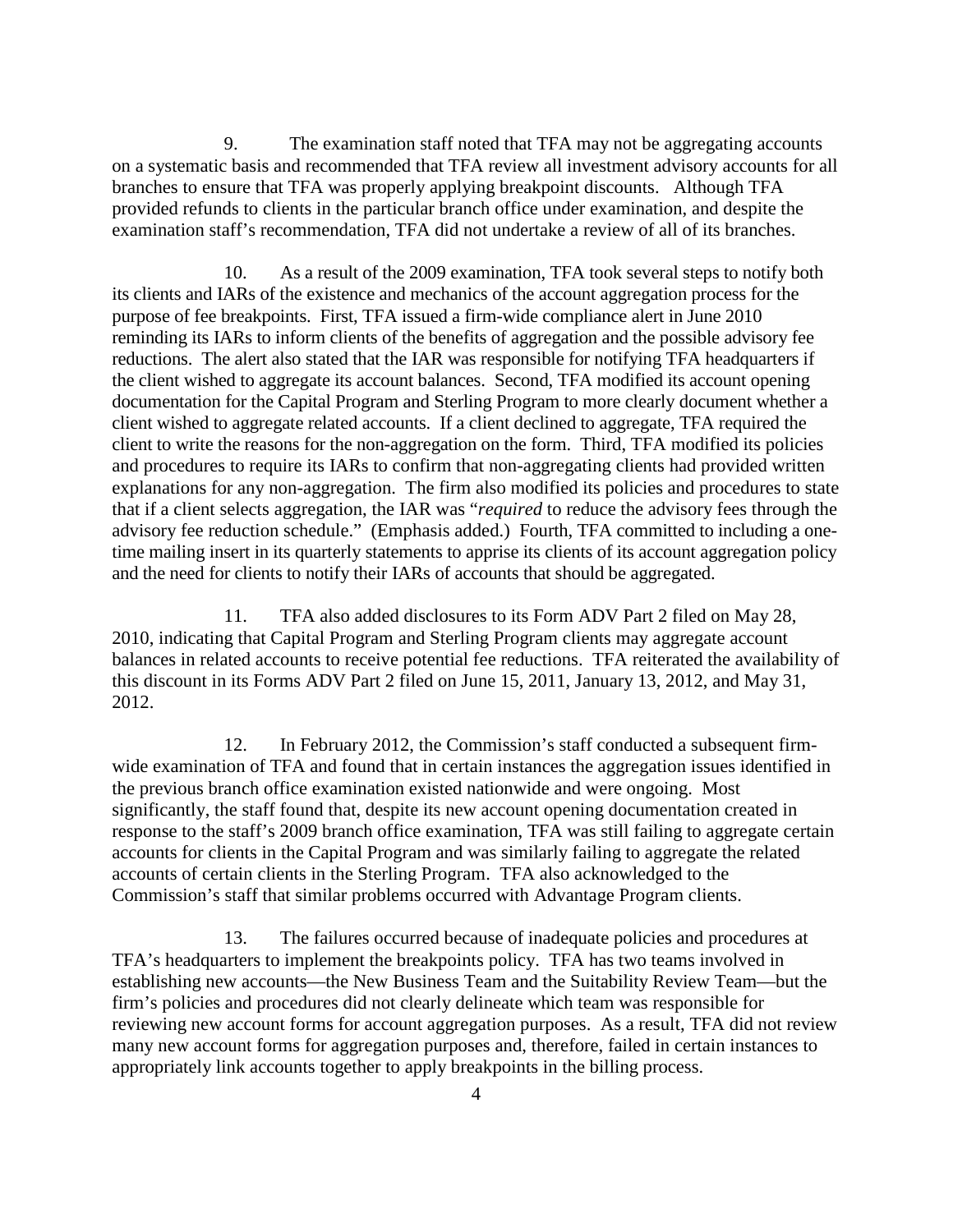14. The Commission's staff also discovered that while TFA had prepared the one-time mailing insert designed to apprise its clients of its aggregation policy and the need for clients to notify their IARs of accounts that should be aggregated, TFA failed to ensure that the information was disseminated to clients. Specifically, TFA's third-party mailing service, which was responsible for mailing the insert, never sent it to TFA clients.

15. Despite the 2009 branch office examination findings, TFA failed to implement policies and procedures reasonably designed to ensure that it calculated clients' fees in a manner consistent with its disclosure to clients. First, TFA's policies and procedures require that its IARs ensure that a client's reasons for not wanting aggregation are documented. This policy addressed a significant deficiency at TFA in light of the aggregation issues identified by the Commission examination staff in 2009. However, many Capital Program and Sterling Program account forms prepared subsequent to the 2009 branch office examination did not include an explanation as to why particular clients with multiple accounts had chosen not to aggregate their accounts.

16. Second, TFA failed to adopt and implement adequate policies and procedures reasonably designed to ensure that its IARs reduced advisory fees when clients opted to aggregate accounts in the Advantage Program, Capital Program, and Sterling Program as required by the firm beginning in June 2010. TFA issued a firm-wide compliance alert to its IARs in June 2010 notifying them that if a client selected aggregation, the IAR was required to reduce the total fees through the advisory fee schedule. Nevertheless, even after June 2010, some clients in the three programs had requested aggregation, but did not receive the discounts because the IAR set the total advisory fees at each breakpoint in a manner that negated the benefit from the reduction in administrative fees.

17. In addition to these failures, TFA's policies and procedures regarding the fee breakpoints were not reasonably designed in one other respect. TFA maintained two policy and procedure manuals: a Registered Investment Adviser Manual ("RIA Manual") and an Investment Adviser Representative Manual ("IAR Manual"). These manuals contained conflicting policies on the application of advisory fee breakpoints. The RIA manual stated that if a client selects aggregation, the IAR was "*required* to reduce the advisory fees through the advisory fee reduction schedule." (Emphasis added.) However, the IAR Manual appeared to give IARs discretion on whether to pass on the breakpoint fee reductions. The IAR Manual stated that the IAR "*may* reduce the advisory fees through the advisory fee reduction schedule." (Emphasis added.) Thus, the IAR Manual conflicted with both the RIA Manual and the firm's June 2010 compliance alert to its IARs, which also required that "IAR[s] reduce the advisory fees through the advisory fee schedule."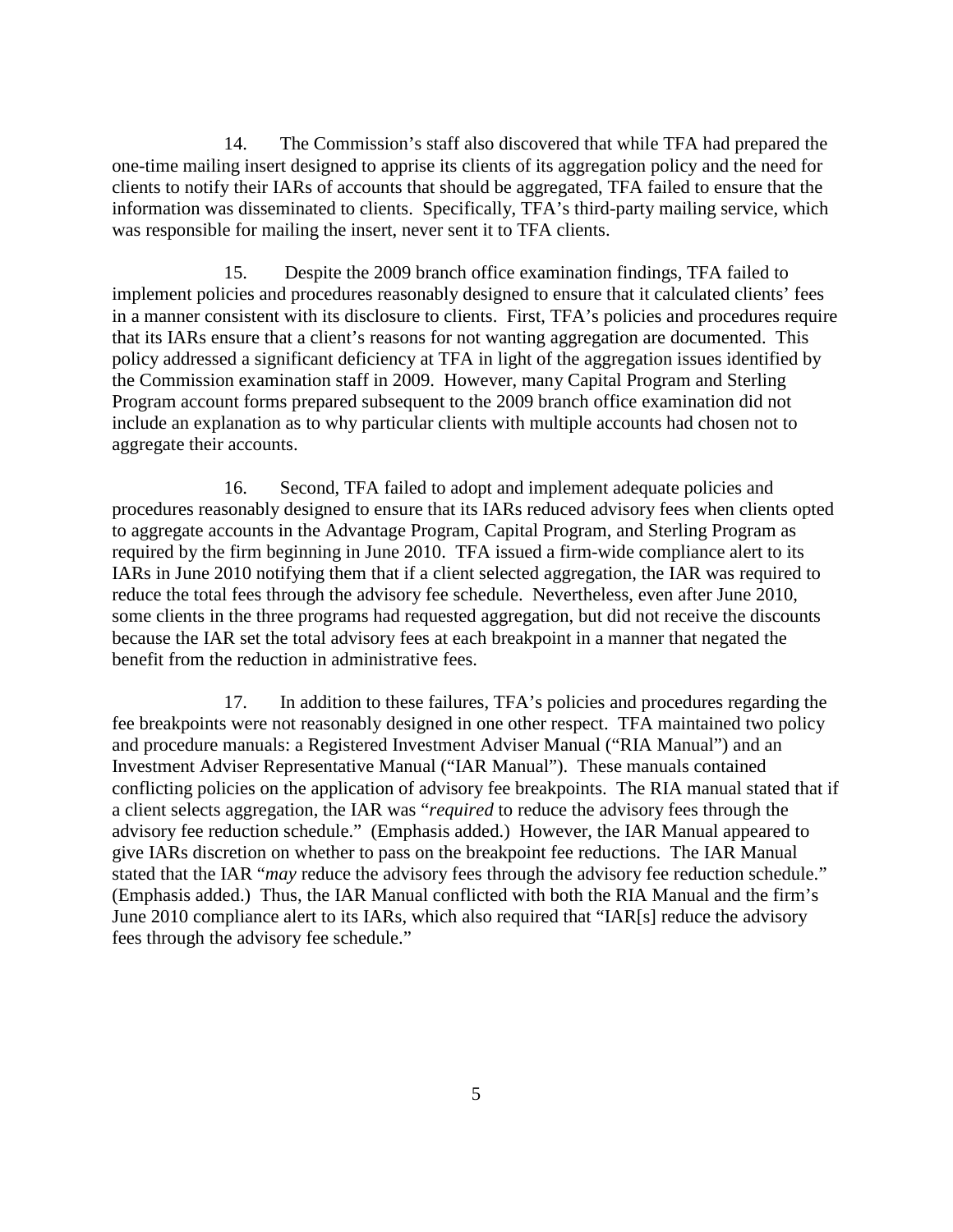### **D. Violations**

18. As a result of the conduct described above, TFA willfully<sup>2</sup> violated Section 206(2) of the Advisers Act which prohibits an investment adviser from engaging in any transaction, practice, or course of business which operates as a fraud or deceit upon a client or prospective client. Proof of scienter is not required to establish a violation of Section 206(2) of the Advisers Act but, rather, may rest on a finding of simple negligence. *SEC v. Steadman*, 967 F.2d 636, 643 n.5 (D.C. Cir. 1992) (citing *SEC v. Capital Gains Research Bureau, Inc.*, 375 U.S. 180, 195 (1963)).

19. As a result of the representations regarding account aggregation TFA made in Part II of TFA's Forms ADV filed with the Commission in 2010, 2011, and 2012, TFA willfully violated Section 207 of the Advisers Act which makes it unlawful for any person willfully to make any untrue statement of a material fact in any registration application or report filed with the Commission, or willfully to omit to state in any such application or report any material fact which is required to be stated therein.<sup>3</sup>

20. TFA also willfully violated Section 206(4) of the Advisers Act and Rule 206(4)-7 promulgated thereunder, which requires that an investment adviser adopt and implement written policies and procedures reasonably designed to prevent violation of the Advisers Act and the rules thereunder by the adviser and its supervised persons.

#### **E. Remedial Efforts**

21. Subsequent to the Commission staff's second examination and enforcement investigation, TFA initiated a firm-wide review of client accounts in the Advantage Program, Capital Program, and Sterling Program. In consultation with the Enforcement staff, TFA reviewed the records of current and former clients who may have paid excess fees and provided them with refunds and credits plus interest. TFA also sent letters notifying 22,091 clients and former clients that, in connection with an SEC regulatory examination, the firm was conducting an in-depth review of any related advisory accounts that may not have been aggregated properly for purposes of advisory fee discounts. As a result of these efforts, TFA has provided refunds and credits to 2,304 accounts of clients and former clients who were overcharged fees. The refunds and credits totaled \$553,624.32, including interest. In determining to accept the Offer, the Commission considered the remedial acts promptly undertaken by TFA and the cooperation TFA afforded the Commission staff.

<sup>&</sup>lt;sup>2</sup> A willful violation of the securities laws means merely "that the person charged with the duty knows what he is doing.'" *Wonsover v. SEC*, 205 F.3d 408, 414 (D.C. Cir. 2000) (quoting *Hughes v. SEC*, 174 F.2d 969, 977 (D.C. Cir. 1949)). There is no requirement that the actor "'also be aware that he is violating one of the Rules or Acts.'" *Id.* (quoting *Gearhart & Otis, Inc. v. SEC*, 348 F.2d 798, 803 (D.C. Cir. 1965)).

Prior to October 2010, Rule 204-1(c) under the Advisers Act provided that Part II of Form ADV was considered filed with the Commission if the adviser maintained a copy in its files. *See* IA Rel. No. 3060 (August 12, 2010).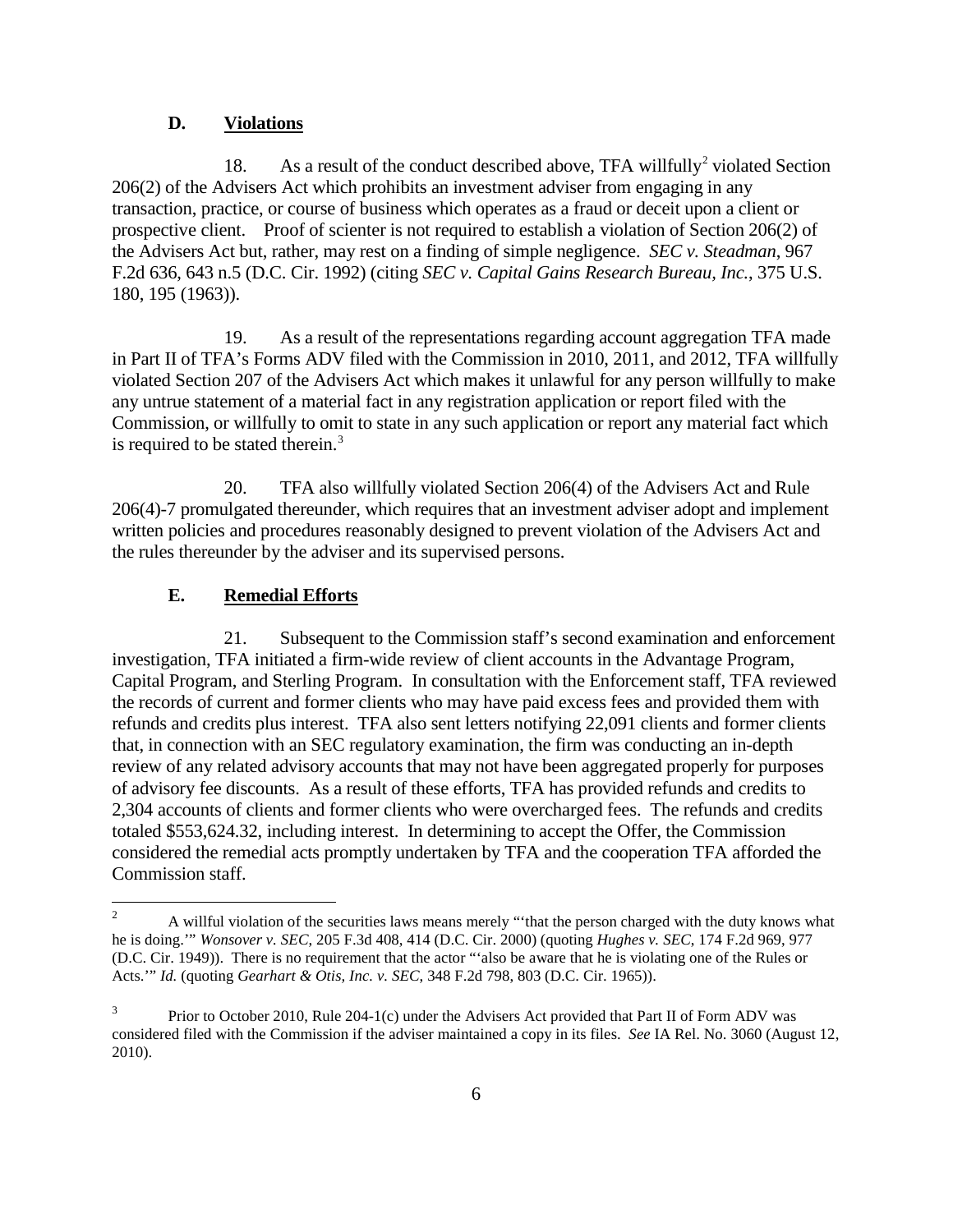### **F. Undertakings**

Respondent has undertaken to:

22. Independent Compliance Consultant. With respect to the retention of an independent compliance consultant, TFA has agreed to the following undertakings:

a. TFA has retained the services of an independent compliance consultant (the "Independent Consultant") that is not unacceptable to the Commission staff. The Independent Consultant's compensation and expenses shall be borne exclusively by TFA. Prior to the retention of the Independent Consultant, TFA has provided to the staff of the Commission a copy of an engagement letter detailing the Independent Consultant's responsibilities, which includes the reviews to be made by the Independent Consultant as described in this Order.

b. TFA shall require that the Independent Consultant conduct a review of TFA's policies and procedures required by Section 206(4) of the Advisers Act and Rule 206(4)-7 thereunder, and pertaining to its account opening forms for its investment programs, advisory fee schedules, advisory fee computation methodologies, and account aggregation process for breakpoints.

c. Within thirty (30) days after the entry of this Order, the Independent Consultant shall submit a written and dated report of its findings to TFA and to the Commission staff (the "Report"). TFA shall require that each Report include a description of the review performed, the names of the individuals who performed the review, the conclusions reached, the Independent Consultant's recommendations for changes in or improvements to TFA's policies and procedures and/or disclosures to clients, and a procedure for implementing the recommended changes in or improvements to TFA's policies and procedures and/or disclosures.

d. TFA shall adopt all recommendations contained in the Report within sixty (60) days of the Report; provided, however, that within thirty (30) days after the date of the Report, TFA shall in writing advise the Independent Consultant and the Commission staff of any recommendations that TFA considers to be unduly burdensome, impractical, or inappropriate. With respect to any recommendation that TFA considers unduly burdensome, impractical, or inappropriate, TFA need not adopt that recommendation at that time but shall propose in writing an alternative policy, procedure, or system designed to achieve the same objective or purpose.

e. As to any recommendation with respect to TFA's policies and procedures on which TFA and the Independent Consultant do not agree, TFA and the Independent Consultant shall attempt in good faith to reach an agreement within sixty (60) days after the date of the Report. Within fifteen (15) days after the conclusion of the discussion and evaluation by TFA and the Independent Consultant, TFA shall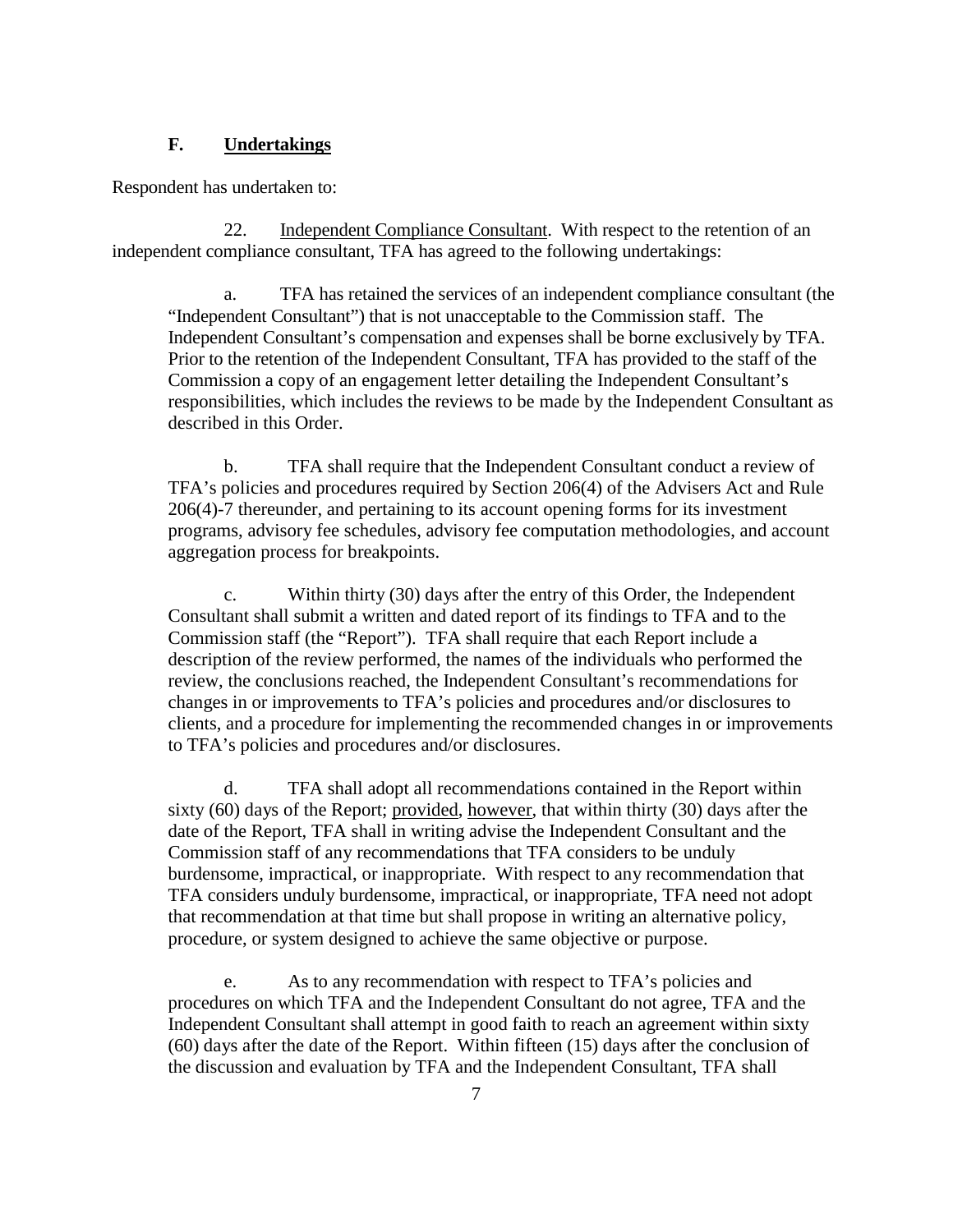require that the Independent Consultant inform TFA and the Commission staff in writing of the Independent Consultant's final determination concerning any recommendation that TFA considers to be unduly burdensome, impractical, or inappropriate. TFA shall abide by the determinations of the Independent Consultant and, within thirty (30) days after final agreement between TFA and the Independent Consultant or final determination by the Independent Consultant, whichever occurs first, TFA shall adopt and implement all of the recommendations that the Independent Consultant deems appropriate.

f. Within thirty (30) days of TFA's adoption of all of the recommendations in the Report that the Independent Consultant deems appropriate, as determined pursuant to the procedures set forth herein, TFA shall certify in writing to the Independent Consultant and the Commission staff that TFA has adopted and implemented all of the Independent Consultant's recommendations in the Report. Thereafter, beginning one hundred eighty days (180) after the entry of this Order, the Independent Consultant shall conduct such review as it deems appropriate to verify that TFA has appropriately implemented the recommendations in the Report. Prior to two hundred and ten (210) days after the entry of this Order, the Independent Consultant shall confirm to the Commission staff that TFA has adopted and implemented all of the Independent Consultant's recommendations in the Report. Unless otherwise directed by the Commission staff, all Reports, certifications, and other documents required to be provided to the Commission staff shall be sent to Chad Alan Earnst, Assistant Regional Director, Asset Management Unit, Miami Regional Office, Securities and Exchange Commission, 801 Brickell Avenue, Suite 1800, Miami, Florida 33131, or such other address as the Commission staff may provide.

g. TFA shall cooperate fully with the Independent Consultant and shall provide the Independent Consultant with access to such of its files, books, records, and personnel as are reasonably requested by the Independent Consultant for review.

h. To ensure the independence of the Independent Consultant, TFA: (1) shall not have the authority to terminate the Independent Consultant or substitute another independent compliance consultant for the initial Independent Consultant without the prior written approval of the Commission staff; and (2) shall compensate the Independent Consultant and persons engaged to assist the Independent Consultant for services rendered pursuant to this Order at their reasonable and customary rates.

i. TFA shall require the Independent Consultant to enter into an agreement that provides that for the period of engagement and for a period of two (2) years from completion of the engagement, the Independent Consultant shall not enter into any employment, consultant, attorney-client, auditing or other professional relationship with TFA, or any of its present or former affiliates, directors, officers, employees, or agents acting in their capacity as such. The agreement will also provide that the Independent Consultant will require that any firm with which the Independent Consultant is affiliated or of which the Independent Consultant is a member, and any person engaged to assist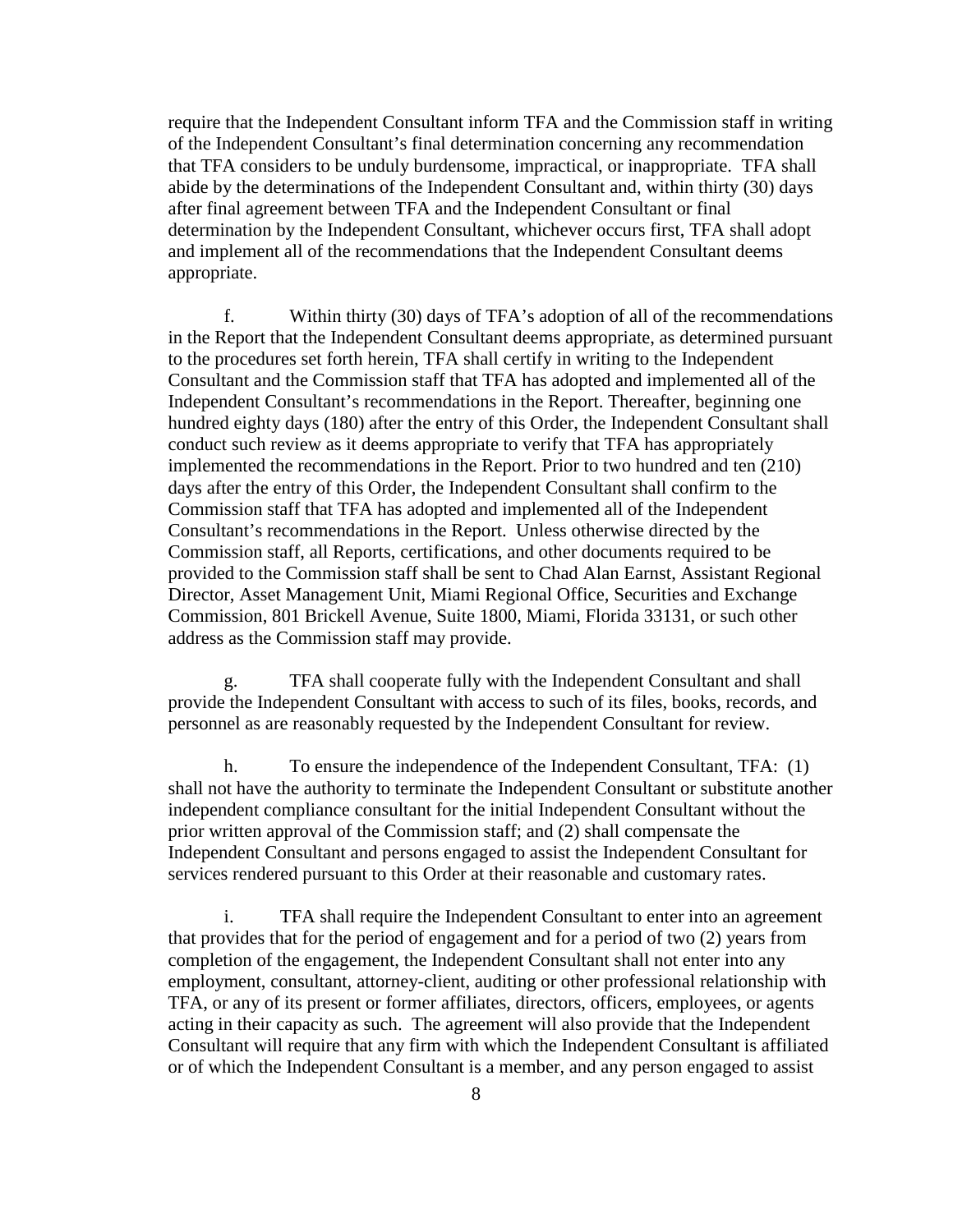the Independent Consultant in the performance of the Independent Consultant's duties under this Order shall not, without prior written consent of the Commission staff, enter into any employment, consultant, attorney-client, auditing or other professional relationship with TFA, or any of its present or former affiliates, directors, officers, employees, or agents acting in their capacity as such for the period of the engagement and for a period of two (2) years after the engagement.

23. Recordkeeping. TFA shall preserve for a period of not less than six years from the end of the fiscal year last used, the first two years in an easily accessible place, any record of its compliance with the undertakings set forth herein.

24. Notice to Advisory Clients. Within ten (10) days of the entry of this Order, TFA shall post prominently on its principal website a summary of this Order in a form and location acceptable to the Commission staff, with a hyperlink to the entire Order. TFA shall maintain the posting and hyperlink on TFA's website for a period of twelve (12) months from the entry of this Order. Within thirty (30) days of the entry of this Order, TFA shall send a letter in a form acceptable to the Commission staff to all current Advantage Program, Capital Program, and Sterling Program clients notifying them of the entry of this Order via mail, e-mail, or such other method. If sent electronically, the letter shall contain a hyperlink to the Order and, if sent by mail, the Order shall be attached. Furthermore, for a period of twelve (12) months from the entry of this Order, to the extent that TFA is required to deliver a brochure to a client and/or prospective client pursuant to Rule 204-3 of the Advisers Act, the brochure shall provide notice of the entry of this Order, contain a URL where the Order can be viewed, and provide the client or prospective client the opportunity to request a copy of the Order. Within fourteen (14) days of such a request, TFA shall deliver a copy of the Order to the client or prospective client.

25. Deadlines. For good cause shown, the Commission staff may extend any of the procedural dates relating to the undertakings. Deadlines for procedural dates shall be counted in calendar days, except that if the last day falls on a weekend or federal holiday, the next business day shall be considered to be the last day.

26. Certifications of Compliance by Respondents. TFA shall certify, in writing, compliance with its undertakings set forth above. The certification shall identify the undertakings, provide written evidence of compliance in the form of a narrative, and be supported by exhibits sufficient to demonstrate compliance. The Commission staff may make reasonable requests for further evidence of compliance, and TFA agrees to provide such evidence. The certification and supporting material shall be submitted to Chad Alan Earnst, Assistant Regional Director, Asset Management Unit, Miami Regional Office, Securities and Exchange Commission, 801 Brickell Avenue, Suite 1800, Miami, Florida 33131, or such other address as the Commission staff may provide, with a copy to the Office of Chief Counsel of the Enforcement Division no later than sixty (60) days from the date of the completion of the undertakings.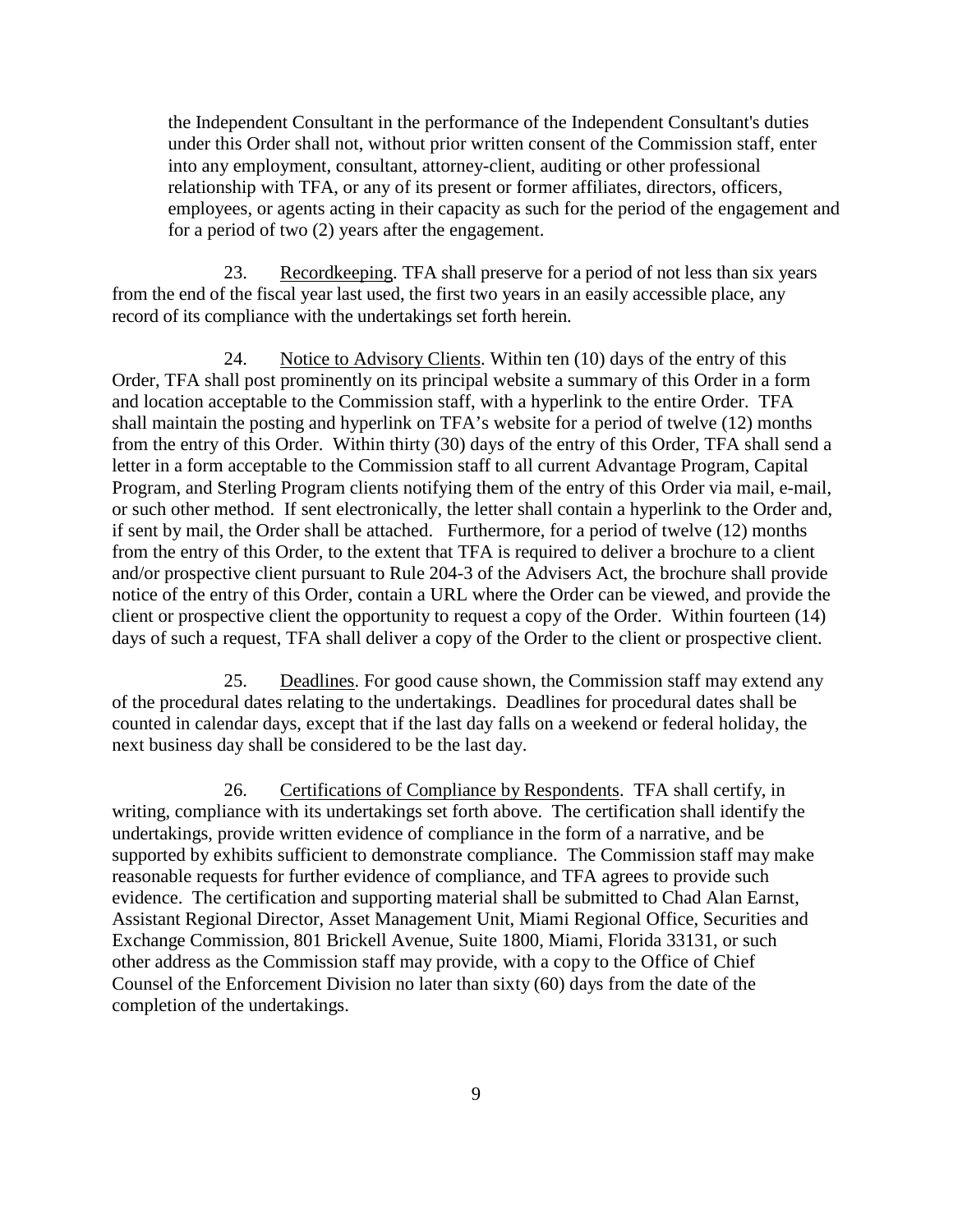In view of the foregoing, the Commission deems it appropriate and in the public interest to impose the sanctions agreed to in Respondent's Offer.

Accordingly, pursuant to Sections 15(b) and 21C of the Exchange Act, Sections 203(e) and 203(k) of the Advisers Act, it is hereby ORDERED that:

A. TFA cease and desist from committing or causing any violations and any future violations of Sections 206(2), 206(4), and 207 of the Advisers Act and Rule 206(4)-7 promulgated thereunder.

B. TFA is censured.

C. TFA shall, within ten (10) days of the entry of this Order, pay a civil money penalty in the amount of \$553,624 to the Securities and Exchange Commission*.* The Commission is not ordering TFA to pay disgorgement due to the full reimbursement that TFA provided to its clients during the Commission staff's investigation. If timely payment is not made, additional interest shall accrue pursuant to 31 U.S.C. 3717. Payment must be made in one of the following ways:

(1) Respondent may make direct payment from a bank account via Pay.gov through the SEC website at http://www.sec.gov/about/offices/ofm.htm; or (2) Respondent may pay by certified check, bank cashier's check, or United States postal money order, made payable to the Securities and Exchange Commission and handdelivered or mailed to:

Enterprise Services Center Accounts Receivable Branch HQ Bldg., Room 181, AMZ-341 6500 South MacArthur Boulevard Oklahoma City, OK 73169

Payments by check or money order must be accompanied by a cover letter identifying TFA as a Respondent in these proceedings, and the file number of these proceedings; a copy of the cover letter and check or money order must be sent to Chad Alan Earnst, Assistant Regional Director, Division of Enforcement, Miami Regional Office, Securities and Exchange Commission, 801 Brickell Avenue, Suite 1800, Miami, Florida 33131.

D. TFA shall comply with the undertakings enumerated in Paragraphs 22 to 26 of this Order.

E. Amounts ordered to be paid as civil money penalties pursuant to this Order shall be treated as penalties paid to the government for all purposes, including all tax purposes. To preserve the deterrent effect of the civil penalty, TFA agrees that in any Related Investor Action, it shall not argue that it is entitled to, nor shall it benefit by, offset or reduction of any award of